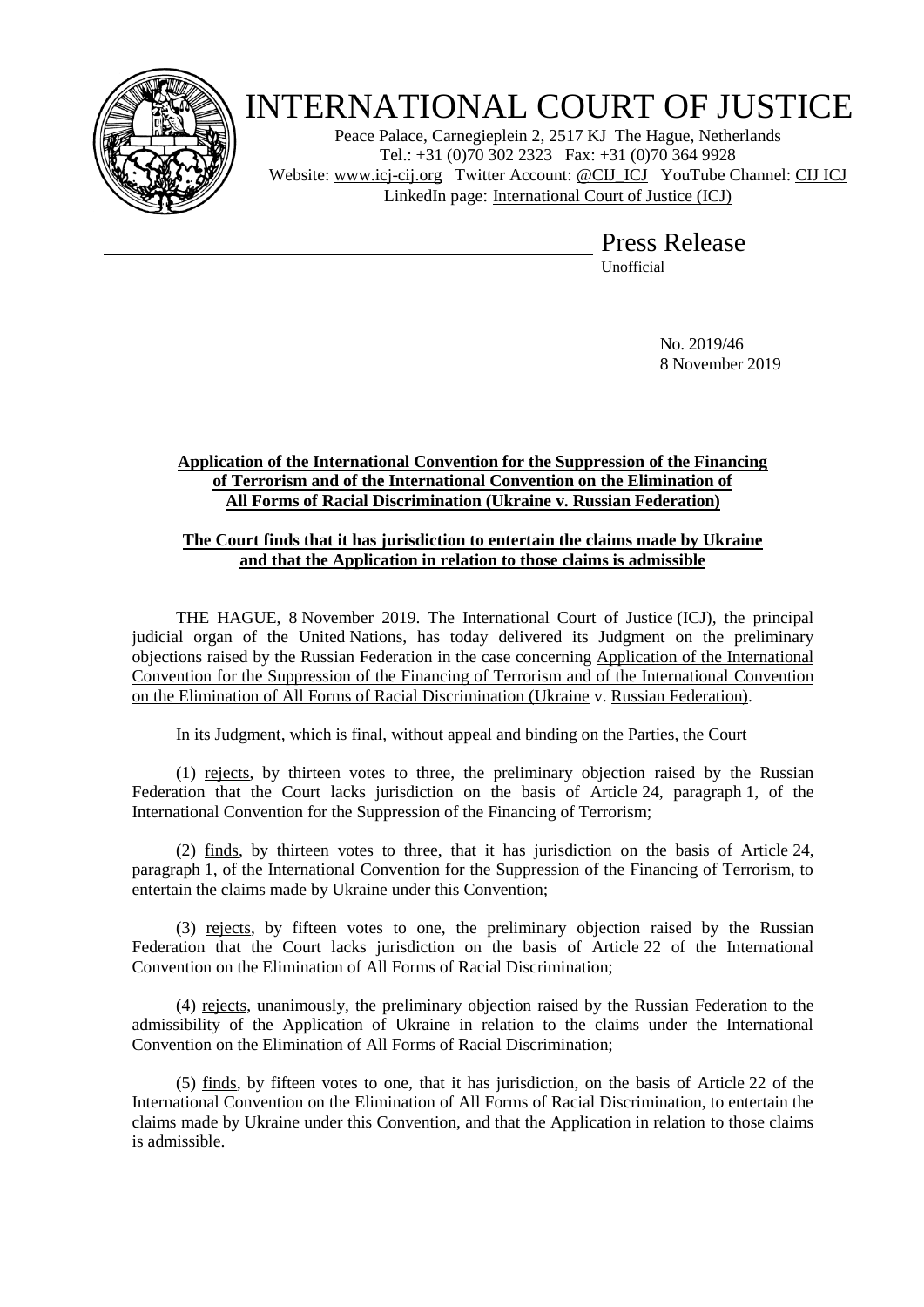# History of the proceedings

On 16 January 2017, Ukraine filed in the Registry of the Court an Application instituting proceedings against the Russian Federation with regard to alleged violations by the latter of its obligations under the International Convention for the Suppression of the Financing of Terrorism of 9 December 1999 (the "ICSFT") and the International Convention on the Elimination of All Forms of Racial Discrimination of 21 December 1965 ("CERD"). In its Application, Ukraine seeks to found the Court's jurisdiction on Article 24, paragraph 1, of the  $ICSFT<sup>1</sup>$  and on Article 22 of CERD<sup>2</sup>. On 12 September 2018, the Russian Federation raised preliminary objections to the jurisdiction of the Court and the admissibility of the Application.

#### Reasoning of the Court

The Court explains that the present proceedings were instituted by Ukraine following the events which occurred in eastern Ukraine and in Crimea from the spring of 2014. With regard to the events in eastern Ukraine, the Applicant has brought proceedings only under the ICSFT. With regard to the situation in Crimea, Ukraine's claims are based solely upon CERD.

### **1. THE INTERNATIONAL CONVENTION FOR THE SUPPRESSION OF THE FINANCING OF TERRORISM**

The Court begins by examining whether the dispute relating to the events in eastern Ukraine is one which it has jurisdiction ratione materiae to entertain under Article 24, paragraph 1, of the ICSFT. In accordance with its relevant jurisprudence on the matter, it recalls that, to determine its jurisdiction ratione materiae under a compromissory clause concerning disputes relating to the interpretation or application of a treaty, it is necessary to ascertain whether the acts of which the Applicant complains "fall within the provisions" of the treaty containing the clause. This may require the interpretation of the provisions that define the scope of the treaty. The Court states however that, at the present stage of the proceedings, an examination by it of the alleged wrongful acts or of the plausibility of the claims is not generally warranted. Its task consists in considering the questions of law and fact relevant to the objection to its jurisdiction.

The Court first considers the scope of obligations under the ICSFT. It notes in this regard that the ICSFT applies to offences committed by "any person", i.e. both individuals acting in a private capacity and those who are State agents. It is of the view that, while the commission by a State official of an offence does not in itself engage the responsibility of the State concerned under the Convention, the States parties to the ICSFT are under an obligation to take appropriate measures and to co-operate in the prevention and suppression of offences of financing acts of terrorism committed by whichever person. Should a State breach such an obligation, its responsibility under the Convention would arise. The Court observes that the ICSFT specifically concerns the support given to acts of terrorism by financing them. The Convention refers to the

<sup>2</sup> Art. 22 of CERD reads as follows:

1

"Any dispute between two or more States Parties with respect to the interpretation or application of this Convention, which is not settled by negotiation or by the procedures expressly provided for in this Convention, shall, at the request of any of the parties to the dispute, be referred to the International Court of Justice for decision, unless the disputants agree to another mode of settlement."

 $<sup>1</sup>$  Art. 24, para. 1, of the ICSFT reads as follows:</sup>

<sup>&</sup>quot;Any dispute between two or more States Parties concerning the interpretation or application of this Convention which cannot be settled through negotiation within a reasonable time shall, at the request of one of them, be submitted to arbitration. If, within six months from the date of the request for arbitration, the parties are unable to agree on the organization of the arbitration, any one of those parties may refer the dispute to the International Court of Justice, by application, in conformity with the Statute of the Court."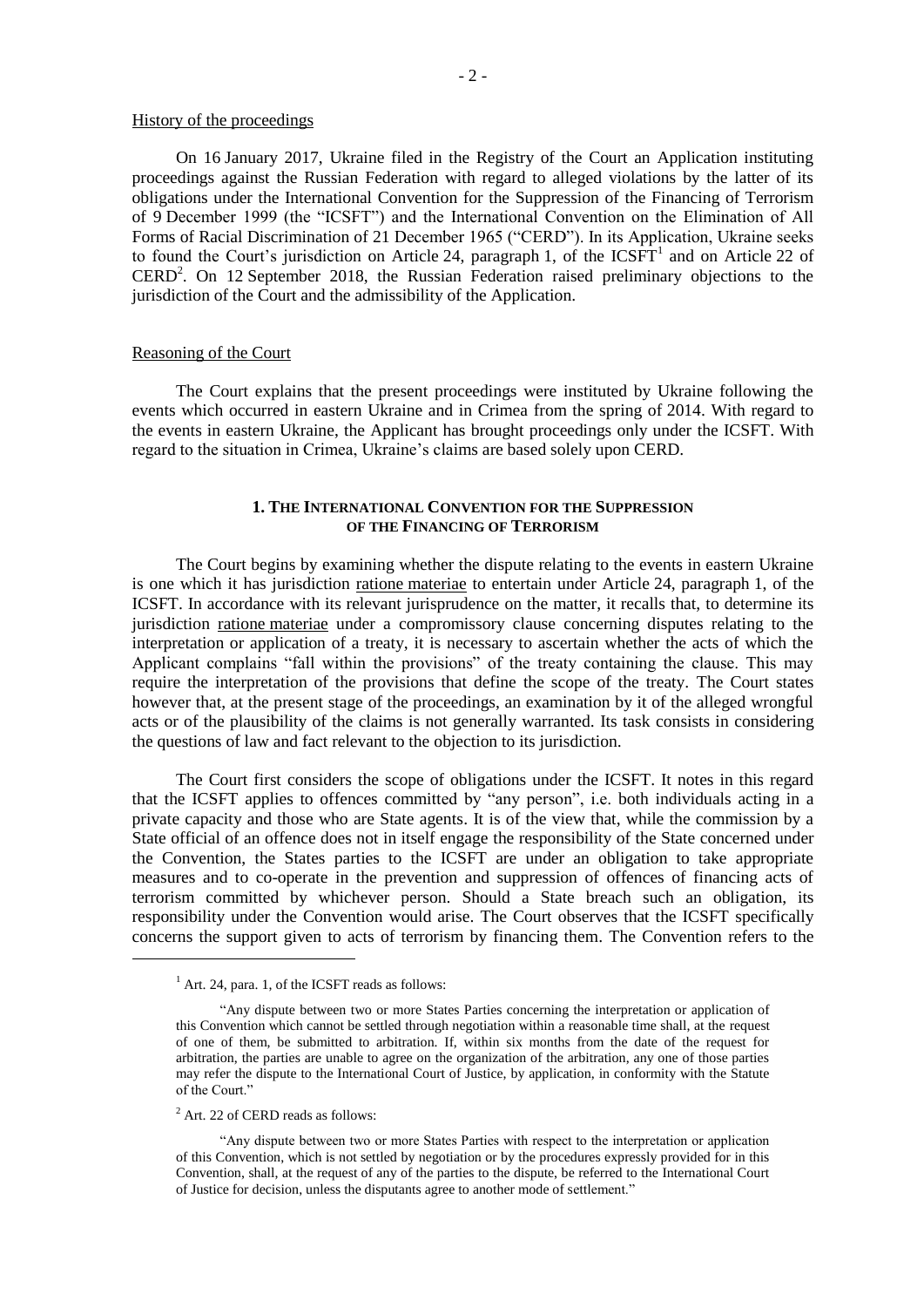provision or collection of "funds". The Court notes that since no specific objection to the Court's jurisdiction was made by the Russian Federation with regard to the scope of the term "funds", this issue relating to the scope of the ICSFT need not be addressed at the present stage of the proceedings. The Court adds that an element of an offence under the Convention is that the person concerned has provided funds "with the intention that they should be used or in the knowledge that they are to be used" to commit an act of terrorism. In its view, the existence of the requisite intention or knowledge raises complex issues of law and especially of fact that divide the Parties and are properly a matter for the merits. The same may be said of the question whether a specific act is an act of terrorism within the meaning of the Convention. In light of the above, the Court concludes that the objection raised by the Russian Federation to its jurisdiction ratione materiae under the ICSFT cannot be upheld.

The Court then examines whether the procedural preconditions set forth in Article 24, paragraph 1, of the ICSFT have been fulfilled. It observes that, in order to meet the first precondition, namely that the dispute between the Parties could not be settled through negotiation within a reasonable time, a genuine attempt must have been made to settle the dispute through negotiation and that attempt must have failed to produce results within a reasonable time. It notes that diplomatic exchanges relating to the subject-matter of the dispute currently before it took place between the Parties, but that little progress was made by them during their negotiations. It thus concludes that the first precondition is met. As regards the second precondition concerning the organization of an arbitration, the Court notes that negotiations concerning the organization of an arbitration were held, but that the Parties were unable to reach an agreement within six months. It therefore concludes that the second precondition is also met. Accordingly, the Court considers that the procedural preconditions set forth in Article 24, paragraph 1, of the ICSFT have been fulfilled. It thus has jurisdiction to entertain the claims made pursuant to that provision.

# **2. THE INTERNATIONAL CONVENTION ON THE ELIMINATION OF ALL FORMS OF RACIAL DISCRIMINATION**

The Court then turns to the question whether the dispute relating to the events in Crimea is one which it has jurisdiction ratione materiae to entertain under Article 22 of CERD. In particular, it considers whether the measures of which Ukraine complains "fall within the provisions" of that Convention. In this respect, the Court notes that both Parties agree that Crimean Tatars and ethnic Ukrainians in Crimea constitute ethnic groups protected under CERD. Taking into account the broadly formulated rights and obligations contained in the Convention, the Court considers that the measures of which Ukraine complains — restrictions allegedly imposed on Crimean Tatars and ethnic Ukrainians in Crimea — are capable of having an adverse effect on the enjoyment of certain rights protected under CERD. These measures thus fall within the provisions of the Convention. The Court concludes that the claims of Ukraine fall within the provisions of CERD.

Next, the Court examines whether the procedural preconditions set out in Article 22 of CERD, namely that the dispute has "not [been] settled by negotiation or by the procedures expressly provided for in this Convention", are met. It begins by considering whether those conditions are alternative or cumulative in character. As regards the text of Article 22, the Court is of the view that while the word "or" may be interpreted disjunctively and envisage alternative procedural preconditions, this is not the only possible interpretation. Turning to the context of Article 22, the Court notes that "negotiation" and the "procedures expressly provided for in [the] Convention" are two means to achieve the same objective, namely to settle a dispute by agreement. It follows that should negotiation and the CERD Committee procedure be considered cumulative, States would have to try to negotiate an agreed solution to their dispute and, after negotiation has not been successful, take the matter before the CERD Committee for further negotiation, again in order to reach an agreed solution. The Court considers that the context of Article 22 of CERD does not support this interpretation. Lastly, the Court turns to the object and purpose of the Convention, in light of which Article 22 must be interpreted. It observes that the Convention aims to eradicate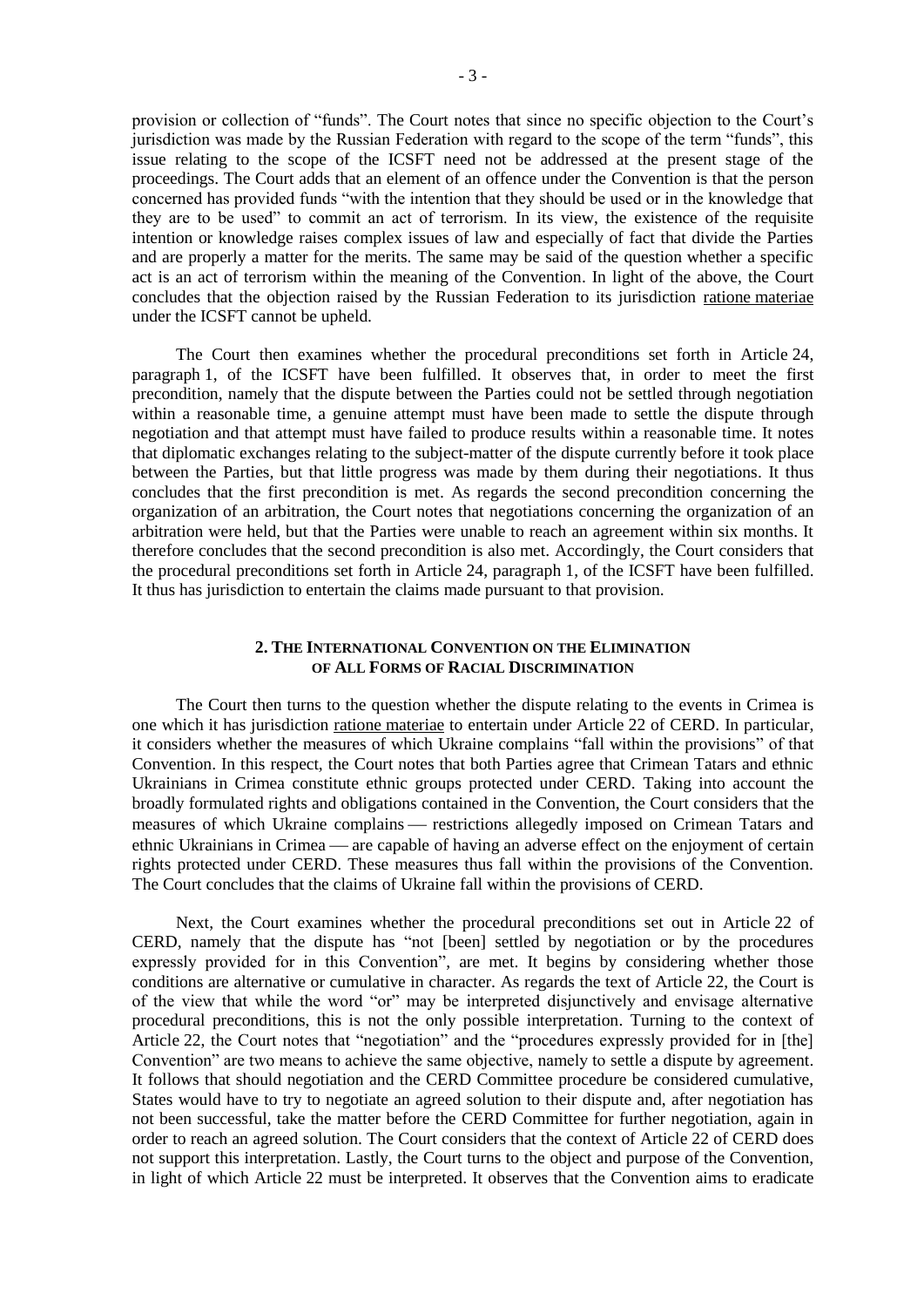all forms of racial discrimination effectively and promptly. The achievement of such aims could be rendered more difficult if the procedural preconditions under Article 22 were cumulative. The Court concludes that Article 22 imposes alternative preconditions to the Court's jurisdiction. Since the dispute between the Parties was not referred to the CERD Committee, the Court examines only whether the Parties attempted to negotiate a settlement to their dispute.

The Court observes that the negotiations between the Parties, which related to the subject-matter of the dispute before it, lasted for approximately two years and included both diplomatic correspondence and face-to-face meetings, which, in the Court's view, and despite the lack of success in reaching a negotiated solution, indicates that a genuine attempt at negotiation was made by Ukraine. The Court thus concludes that the negotiations between the Parties had become futile or deadlocked by the time Ukraine filed its Application under Article 22 of CERD. Accordingly, the Court concludes that the procedural preconditions set out in Article 22 of CERD are satisfied. As a result, it has jurisdiction to consider the claims made under that provision.

Lastly, the Court turns to the objection raised by the Russian Federation to the admissibility of Ukraine's Application with regard to claims under CERD on the ground that Ukraine did not establish that local remedies had been exhausted before it seised the Court. The Court recalls that local remedies must be previously exhausted as a matter of customary international law in cases in which a State brings a claim on behalf of one or more of its nationals. The Court is of the view that, in filing its Application, Ukraine does not adopt the cause of its nationals, but challenges, on the basis of CERD, the alleged pattern of conduct of the Russian Federation with regard to the treatment of the Crimean Tatar and Ukrainian communities in Crimea. It thus concludes that the rule of exhaustion of local remedies does not apply in the circumstances of the present case. It finds that the Russian Federation's objection to admissibility must be rejected.

# Composition of the Court

The Court was composed as follows: President Yusuf; Vice-President Xue; Judges Tomka, Abraham, Bennouna, Cançado Trindade, Donoghue, Gaja, Sebutinde, Bhandari, Robinson, Crawford, Salam, Iwasawa; Judges ad hoc Pocar, Skotnikov; Registrar Gautier.

\*

Vice-President XUE appends a dissenting opinion to the Judgment of the Court; Judges TOMKA and CANÇADO TRINDADE append separate opinions to the Judgment of the Court; Judges DONOGHUE and ROBINSON append declarations to the Judgment of the Court; Judge <u>ad hoc</u> POCAR appends a separate opinion to the Judgment of the Court; Judge ad hoc SKOTNIKOV appends a dissenting opinion to the Judgment of the Court.

A summary of the Judgment appears in the document entitled "Summary No. 2019/5". This press release, the summary and the full text of the Judgment are available on the Court's website (www.icj-cij.org), under the heading "Cases".

\_\_\_\_\_\_\_\_\_\_\_

\_\_\_\_\_\_\_\_\_\_\_